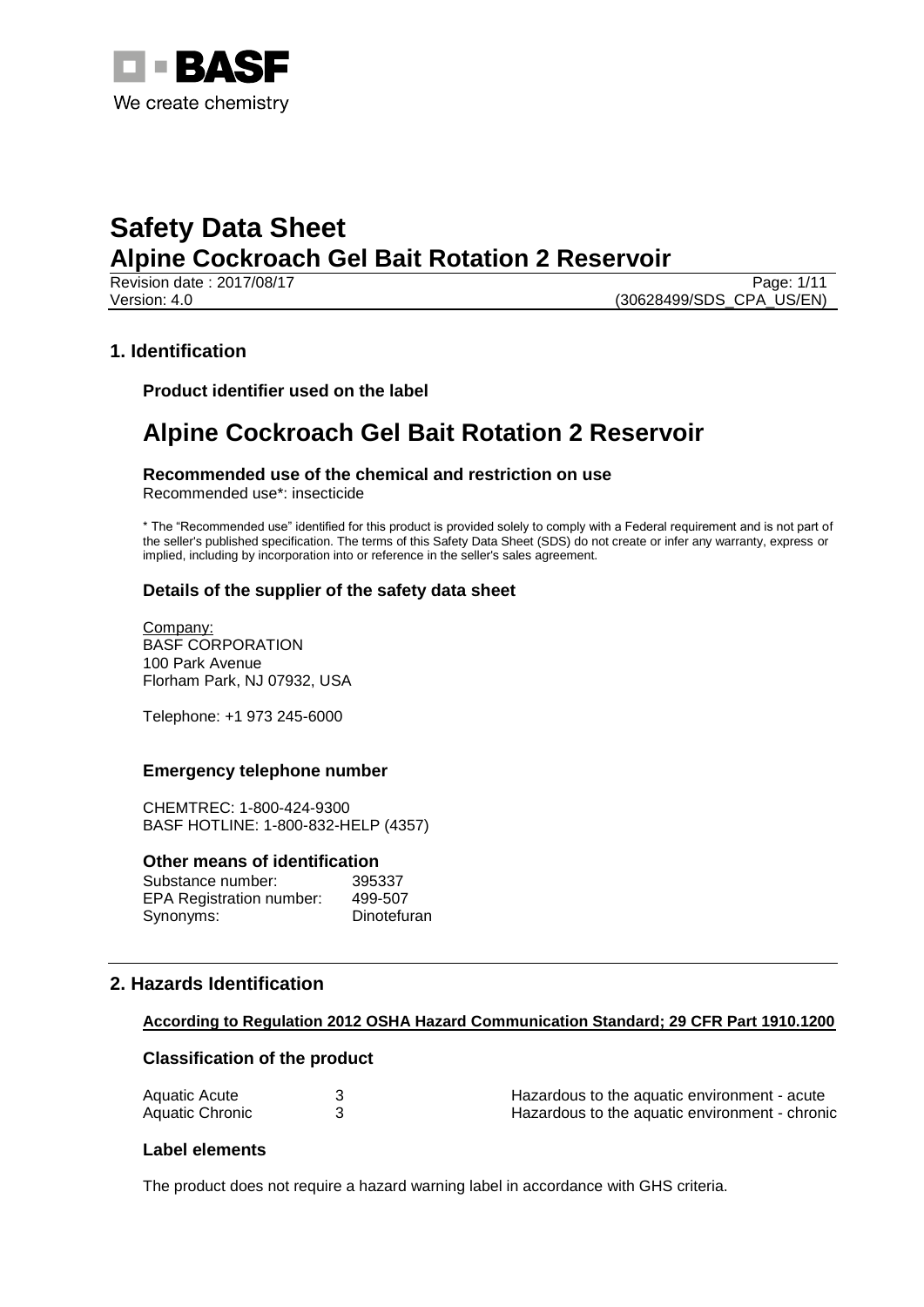Revision date : 2017/08/17

Version: 4.0 (30628499/SDS\_CPA\_US/EN)

### **Hazards not otherwise classified**

Labeling of special preparations (GHS): The following percentage of the mixture consists of components(s) with unknown hazards regarding the acute toxicity: 46 - 48 % dermal The following percentage of the mixture consists of components(s) with unknown hazards regarding the acute toxicity: 21 % oral The following percentage of the mixture consists of components(s) with unknown hazards regarding the acute toxicity: 48 - 50 % Inhalation - dust

# **3. Composition / Information on Ingredients**

#### **According to Regulation 2012 OSHA Hazard Communication Standard; 29 CFR Part 1910.1200**

165252-70-0 0.5 % Dinotefuran 57-50-1 5.0 - 10.0% Sucrose

9005-25-8 1.0 - 5.0% starch

**CAS Number Weight % Chemical name**

# **4. First-Aid Measures**

#### **Description of first aid measures**

**General advice:** Remove contaminated clothing.

### **If inhaled:**

Keep patient calm, remove to fresh air.

#### **If on skin:**

Wash thoroughly with soap and water.

#### **If in eyes:**

Wash affected eyes for at least 15 minutes under running water with eyelids held open.

#### **If swallowed:**

Rinse mouth and then drink plenty of water.

## **Most important symptoms and effects, both acute and delayed**

Symptoms: No significant reaction of the human body to the product known.

## **Indication of any immediate medical attention and special treatment needed**

Note to physician

Treatment: Symptomatic treatment (decontamination, vital functions).

# **5. Fire-Fighting Measures**

**Extinguishing media**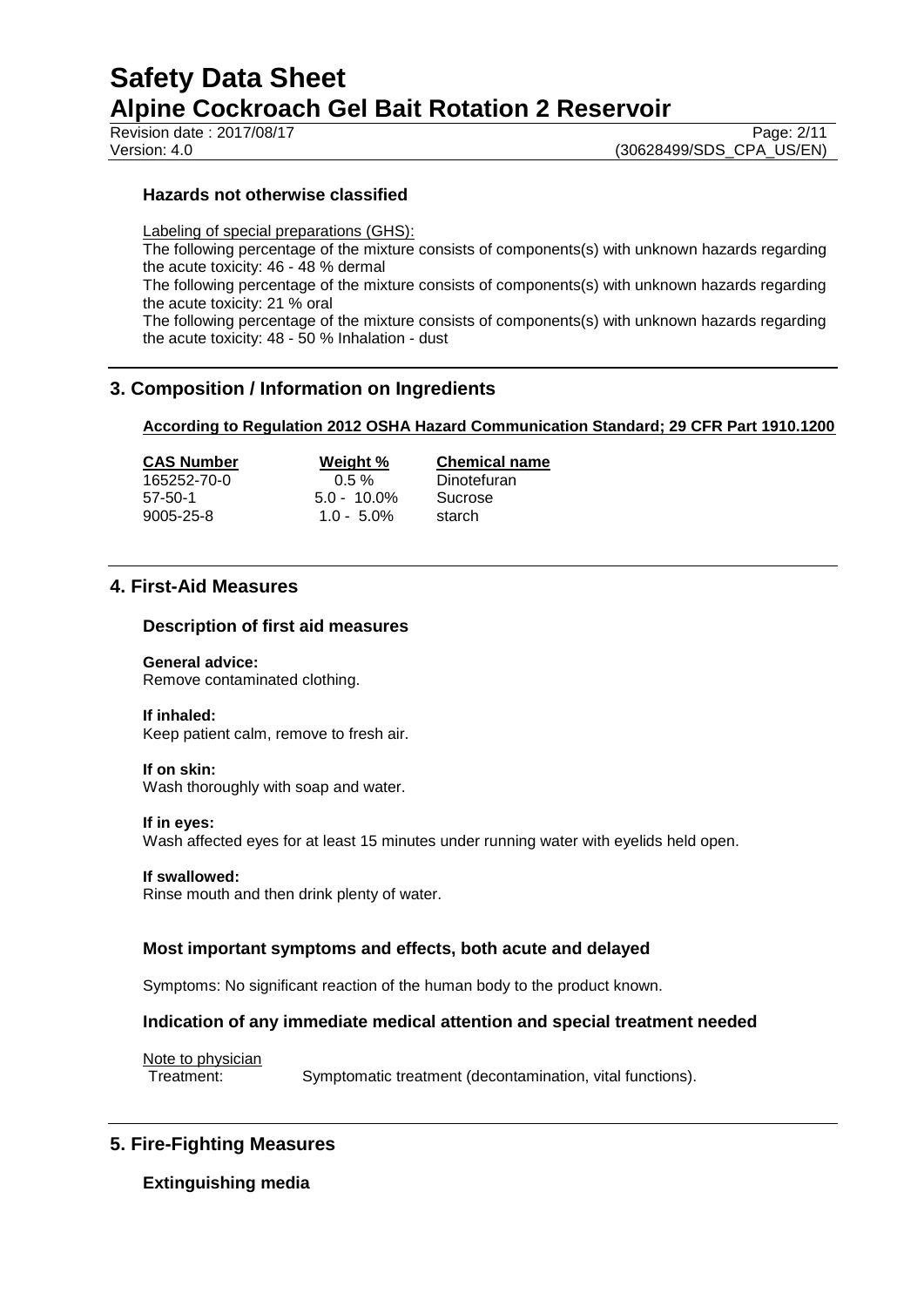Revision date : 2017/08/17 Page: 3/11

Version: 4.0 (30628499/SDS\_CPA\_US/EN)

Suitable extinguishing media: dry powder, carbon dioxide, water spray

## **Special hazards arising from the substance or mixture**

Hazards during fire-fighting: carbon monoxide, carbon dioxide, nitrogen dioxide, nitrogen oxide, If product is heated above decomposition temperature, toxic vapours will be released. The substances/groups of substances mentioned can be released in case of fire.

## **Advice for fire-fighters**

Protective equipment for fire-fighting: Firefighters should be equipped with self-contained breathing apparatus and turn-out gear.

#### **Further information:**

Evacuate area of all unnecessary personnel. Contain contaminated water/firefighting water. Do not allow to enter drains or waterways.

# **6. Accidental release measures**

## **Personal precautions, protective equipment and emergency procedures**

Take appropriate protective measures. Clear area. Shut off source of leak only under safe conditions. Extinguish sources of ignition nearby and downwind. Ensure adequate ventilation. Wear suitable personal protective clothing and equipment.

## **Environmental precautions**

Do not discharge into the subsoil/soil. Do not discharge into drains/surface waters/groundwater. Contain contaminated water/firefighting water. A spill of or in excess of the reportable quantity requires notification to state, local and national emergency authorities. This product is not regulated by CERCLA ('Superfund').

## **Methods and material for containment and cleaning up**

Dike spillage. Sweep/shovel up. Avoid raising dust. Use wet cleaning methods when applicable. Place into suitable containers for reuse or disposal in a licensed facility. Spilled substance/product should be recovered and applied according to label rates whenever possible. If application of spilled substance/product is not possible, then spills should be contained, solidified, and placed in suitable containers for disposal. After decontamination, spill area can be washed with water. Collect wash water for approved disposal.

# **7. Handling and Storage**

## **Precautions for safe handling**

RECOMMENDATIONS ARE FOR MANUFACTURING, COMMERCIAL BLENDING, AND PACKAGING WORKERS. PESTICIDE APPLICATORS & WORKERS must refer to the Product Label and Directions for Use attached to the product. Provide good ventilation of working area (local exhaust ventilation if necessary). Keep away from sources of ignition - No smoking. Keep container tightly sealed. Protect against heat. Handle and open container with care. Do not open until ready to use. Once container is opened, content should be used as soon as possible. Provide means for controlling leaks and spills. Follow label warnings even after container is emptied. The substance/ product may be handled only by appropriately trained personnel. Avoid all direct contact with the substance/product. Avoid contact with the skin, eyes and clothing. Avoid inhalation of dusts/mists/vapours. Wear suitable personal protective clothing and equipment.

Protection against fire and explosion: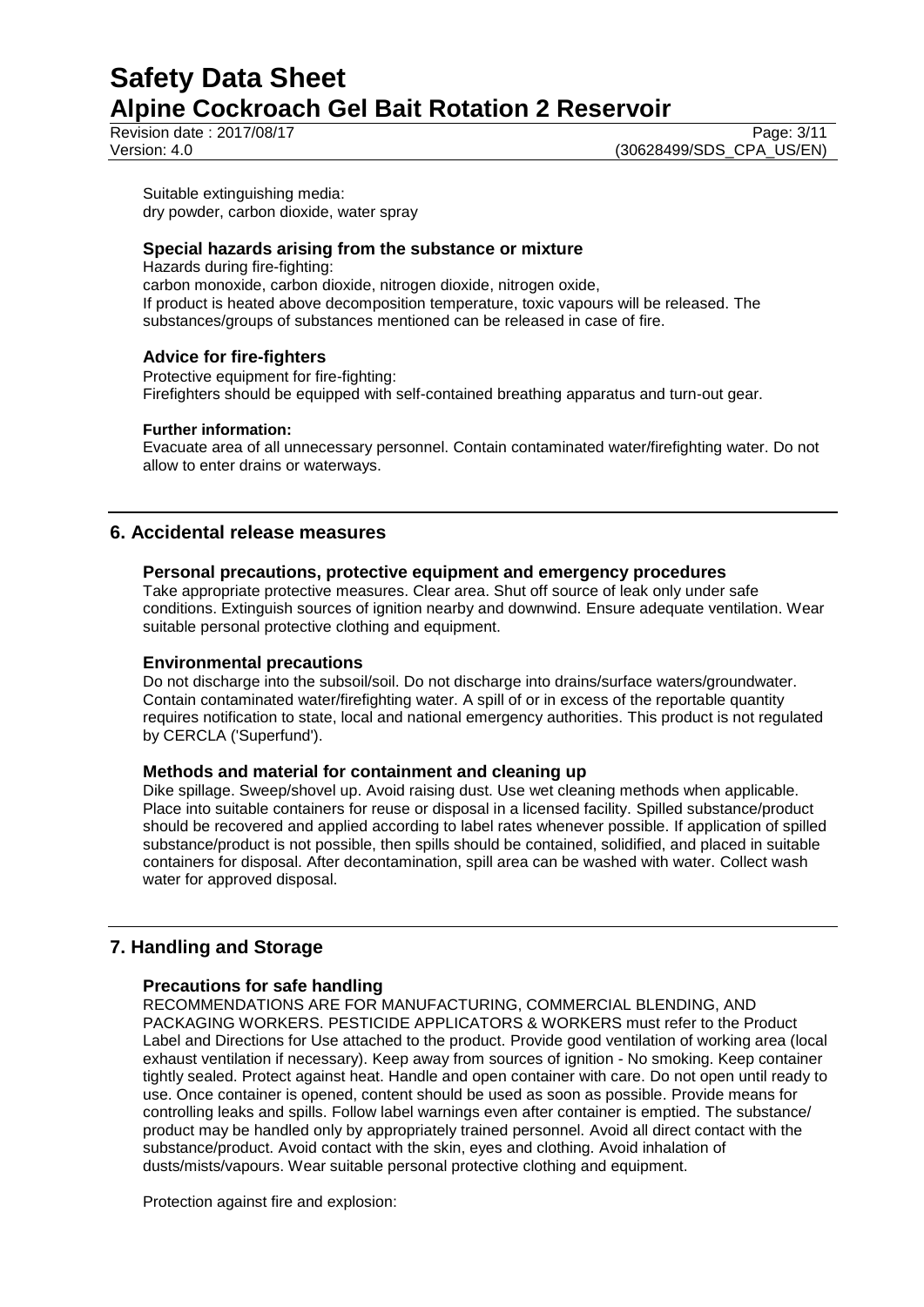Revision date : 2017/08/17 Page: 4/11<br>Version: 4.0 (30628499/SDS CPA US/EN)

(30628499/SDS\_CPA\_US/EN)

The relevant fire protection measures should be noted. Fire extinguishers should be kept handy. Avoid all sources of ignition: heat, sparks, open flame. Avoid extreme heat. Ground all transfer equipment properly to prevent electrostatic discharge. Electrostatic discharge may cause ignition.

#### **Conditions for safe storage, including any incompatibilities**

Segregate from incompatible substances. Segregate from foods and animal feeds. Segregate from textiles and similar materials.

Further information on storage conditions: Keep only in the original container in a cool, dry, wellventilated place away from ignition sources, heat or flame. Protect containers from physical damage. Protect against contamination. The authority permits and storage regulations must be observed.

#### Storage stability:

May be kept indefinitely if stored properly. If an expiry date is mentioned on the packaging/label this takes priority over the statements on storage duration in this safety data sheet.

# **8. Exposure Controls/Personal Protection**

**Users of a pesticidal product should refer to the product label for personal protective equipment requirements.**

#### **Components with occupational exposure limits**

| Sucrose | <b>OSHA PEL</b>  | PEL 15 mg/m3 Total dust; PEL 5 mg/m3<br>Respirable fraction; TWA value 15 mg/m3<br>Total dust; TWA value 5 mg/m3 Respirable<br>fraction ;  |
|---------|------------------|--------------------------------------------------------------------------------------------------------------------------------------------|
|         | <b>ACGIH TLV</b> | TWA value $10 \text{ mg/m}3$ ;                                                                                                             |
| starch  | <b>OSHA PEL</b>  | PEL 15 mg/m3 Total dust; PEL 5 mg/m3<br>Respirable fraction; TWA value 15 mg/m3<br>Total dust ; TWA value 5 mg/m3 Respirable<br>fraction ; |
|         | <b>ACGIH TLV</b> | TWA value $10 \text{ mg/m}3$ ;                                                                                                             |

#### **Advice on system design:**

Whenever possible, engineering controls should be used to minimize the need for personal protective equipment.

## **Personal protective equipment**

## **RECOMMENDATIONS FOR MANUFACTURING, COMMERCIAL BLENDING, AND PACKAGING WORKERS:**

#### **Respiratory protection:**

Wear respiratory protection if ventilation is inadequate. Wear a NIOSH-certified (or equivalent) organic vapour/particulate respirator. For situations where the airborne concentrations may exceed the level for which an air purifying respirator is effective, or where the levels are unknown or Immediately Dangerous to Life or Health (IDLH), use NIOSH-certified full facepiece pressure demand self-contained breathing apparatus (SCBA) or a full facepiece pressure demand supplied-air respirator (SAR) with escape provisions.

#### **Hand protection:**

Chemical resistant protective gloves, Protective glove selection must be based on the user's assessment of the workplace hazards.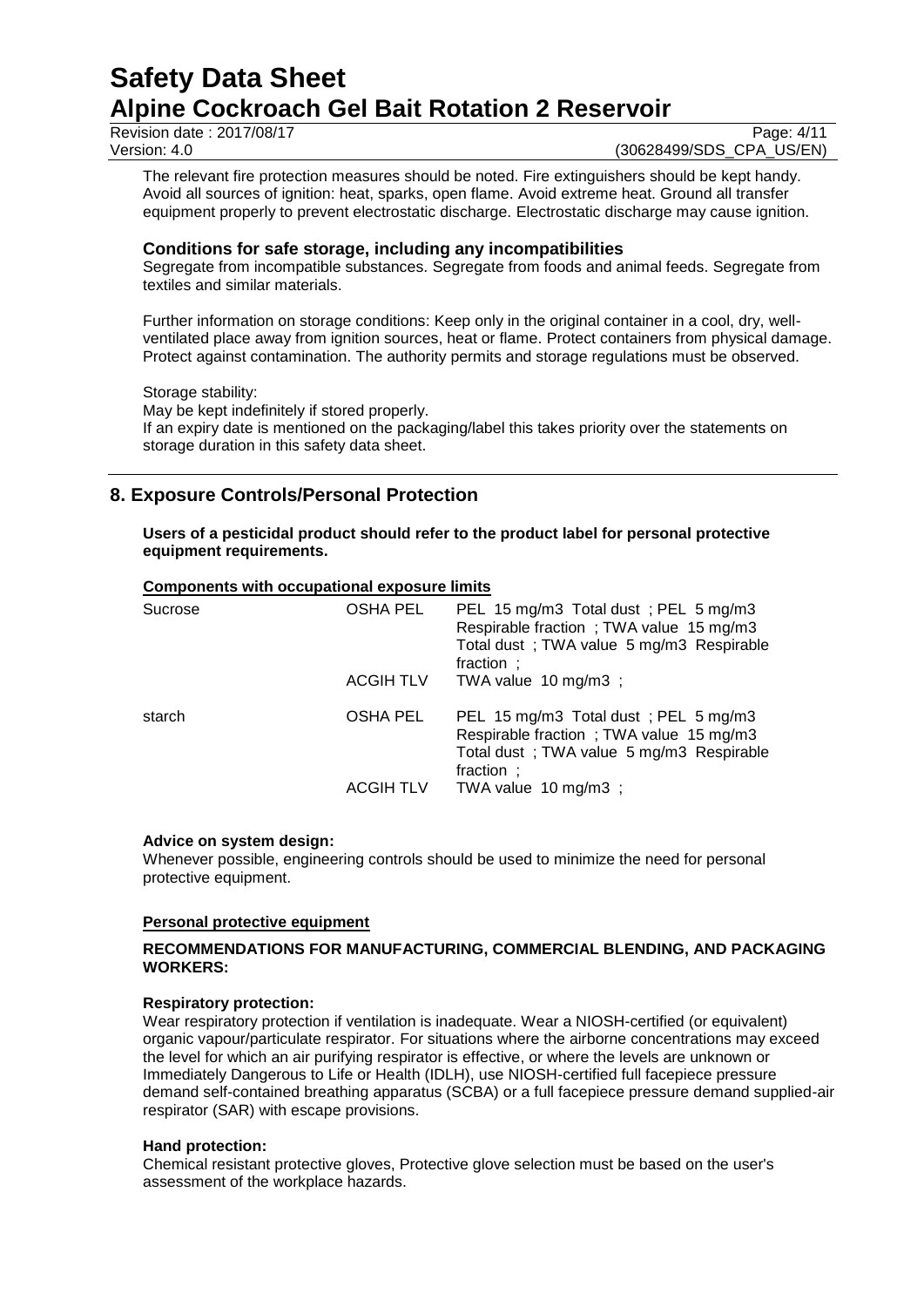Revision date : 2017/08/17 Page: 5/11<br>Version: 4.0 (30628499/SDS\_CPA\_US/EN)

(30628499/SDS\_CPA\_US/EN)

#### **Eye protection:**

Safety glasses with side-shields. Tightly fitting safety goggles (chemical goggles). Wear face shield if splashing hazard exists.

#### **Body protection:**

Body protection must be chosen depending on activity and possible exposure, e.g. head protection, apron, protective boots, chemical-protection suit.

#### **General safety and hygiene measures:**

RECOMMENDATIONS FOR MANUFACTURING, COMMERCIAL BLENDING, AND PACKAGING WORKERS Wear long sleeved work shirt and long work pants in addition to other stated personal protective equipment. Work place should be equipped with a shower and an eye wash. Handle in accordance with good industrial hygiene and safety practice. Personal protective equipment should be decontaminated prior to reuse. Gloves must be inspected regularly and prior to each use. Replace if necessary (e.g. pinhole leaks). Take off immediately all contaminated clothing. Store work clothing separately. Hands and/or face should be washed before breaks and at the end of the shift. No eating, drinking, smoking or tobacco use at the place of work. Keep away from food, drink and animal feeding stuffs.

# **9. Physical and Chemical Properties**

| Form:<br>Odour:             | gel, viscous<br>sweetish                                                 |
|-----------------------------|--------------------------------------------------------------------------|
| Odour threshold:            |                                                                          |
| Colour:                     | Not determined due to potential health hazard by inhalation.<br>brownish |
|                             |                                                                          |
| pH value:                   | approx. $5 - 7$                                                          |
|                             | (22.8 °C)<br>< 0 °C                                                      |
| Melting point:              |                                                                          |
|                             | Information based on the main                                            |
|                             | components.                                                              |
| Boiling point:              | approx. 100 °C                                                           |
|                             | Information based on the main                                            |
|                             | components.                                                              |
| Flash point:                | not applicable, the product is a solid                                   |
| Flammability:               | not flammable                                                            |
| Lower explosion limit:      | As a result of our experience with this                                  |
|                             | product and our knowledge of its                                         |
|                             | composition we do not expect any                                         |
|                             | hazard as long as the product is used                                    |
|                             | appropriately and in accordance with                                     |
|                             | the intended use.                                                        |
| Upper explosion limit:      | As a result of our experience with this                                  |
|                             | product and our knowledge of its                                         |
|                             | composition we do not expect any                                         |
|                             | hazard as long as the product is used                                    |
|                             | appropriately and in accordance with                                     |
|                             | the intended use.                                                        |
| Vapour pressure:            | not applicable                                                           |
| Density:                    | approx. 1.20 g/cm3                                                       |
|                             | (20 °C)                                                                  |
| Vapour density:             | not applicable                                                           |
| Partitioning coefficient n- | The statements are based on the                                          |
| octanol/water (log Pow):    | properties of the individual                                             |
|                             |                                                                          |
|                             | components.                                                              |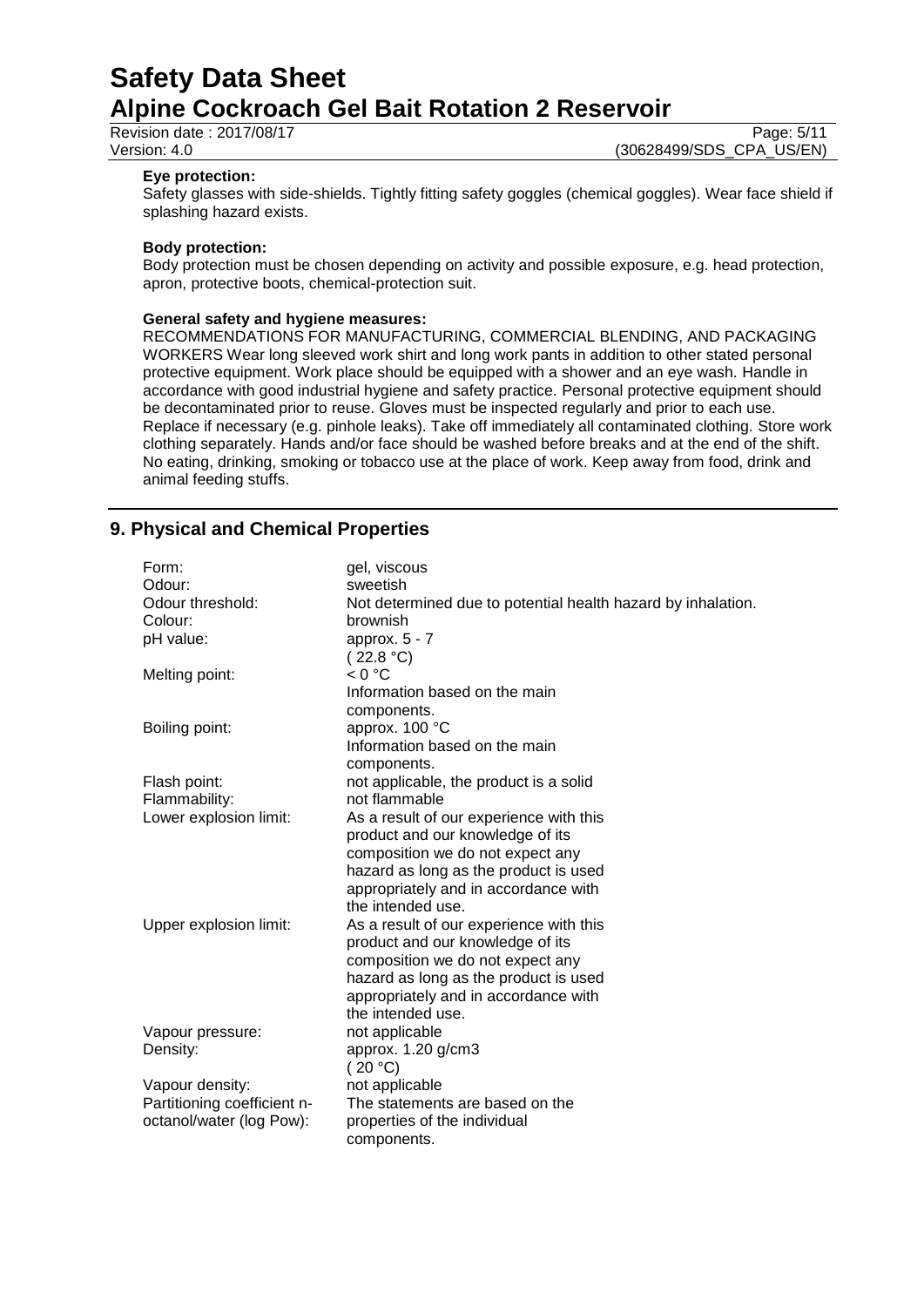| Revision date: 2017/08/17<br>Version: 4.0                                              | Page: 6/11<br>(30628499/SDS_CPA_US/EN)                                                                                                                                                                                                                                                                                                |
|----------------------------------------------------------------------------------------|---------------------------------------------------------------------------------------------------------------------------------------------------------------------------------------------------------------------------------------------------------------------------------------------------------------------------------------|
| Thermal decomposition:                                                                 | carbon monoxide, carbon dioxide, nitrogen dioxide, nitrogen<br>oxide<br>Stable at ambient temperature. If product is heated above                                                                                                                                                                                                     |
| Viscosity, dynamic:<br>Solubility in water:<br>Evaporation rate:<br>Other Information: | decomposition temperature toxic vapours may be released. To<br>avoid thermal decomposition, do not overheat.<br>not applicable, the product is a solid<br>slightly soluble<br>not applicable<br>The product has not been tested. The statement has been<br>derived from substances/products of a similar structure or<br>composition. |

# **10. Stability and Reactivity**

## **Reactivity**

No hazardous reactions if stored and handled as prescribed/indicated.

Corrosion to metals: Corrosive effects to metal are not anticipated.

Oxidizing properties: Based on its structural properties the product is not classified as oxidizing.

## **Chemical stability**

The product is stable if stored and handled as prescribed/indicated.

## **Possibility of hazardous reactions**

The product is chemically stable.

## **Conditions to avoid**

Avoid all sources of ignition: heat, sparks, open flame. Avoid prolonged storage. Avoid electro-static discharge. Avoid contamination. Avoid prolonged exposure to extreme heat. Avoid extreme temperatures.

## **Incompatible materials**

organic acids

## **Hazardous decomposition products**

Decomposition products:

No hazardous decomposition products if stored and handled as prescribed/indicated., Prolonged thermal loading can result in products of degradation being given off.

Thermal decomposition:

Possible thermal decomposition products:

carbon monoxide, carbon dioxide, nitrogen dioxide, nitrogen oxide Stable at ambient temperature. If product is heated above decomposition temperature toxic vapours may be released. To avoid thermal decomposition, do not overheat.

# **11. Toxicological information**

## **Primary routes of exposure**

Routes of entry for solids and liquids are ingestion and inhalation, but may include eye or skin contact. Routes of entry for gases include inhalation and eye contact. Skin contact may be a route of entry for liquefied gases.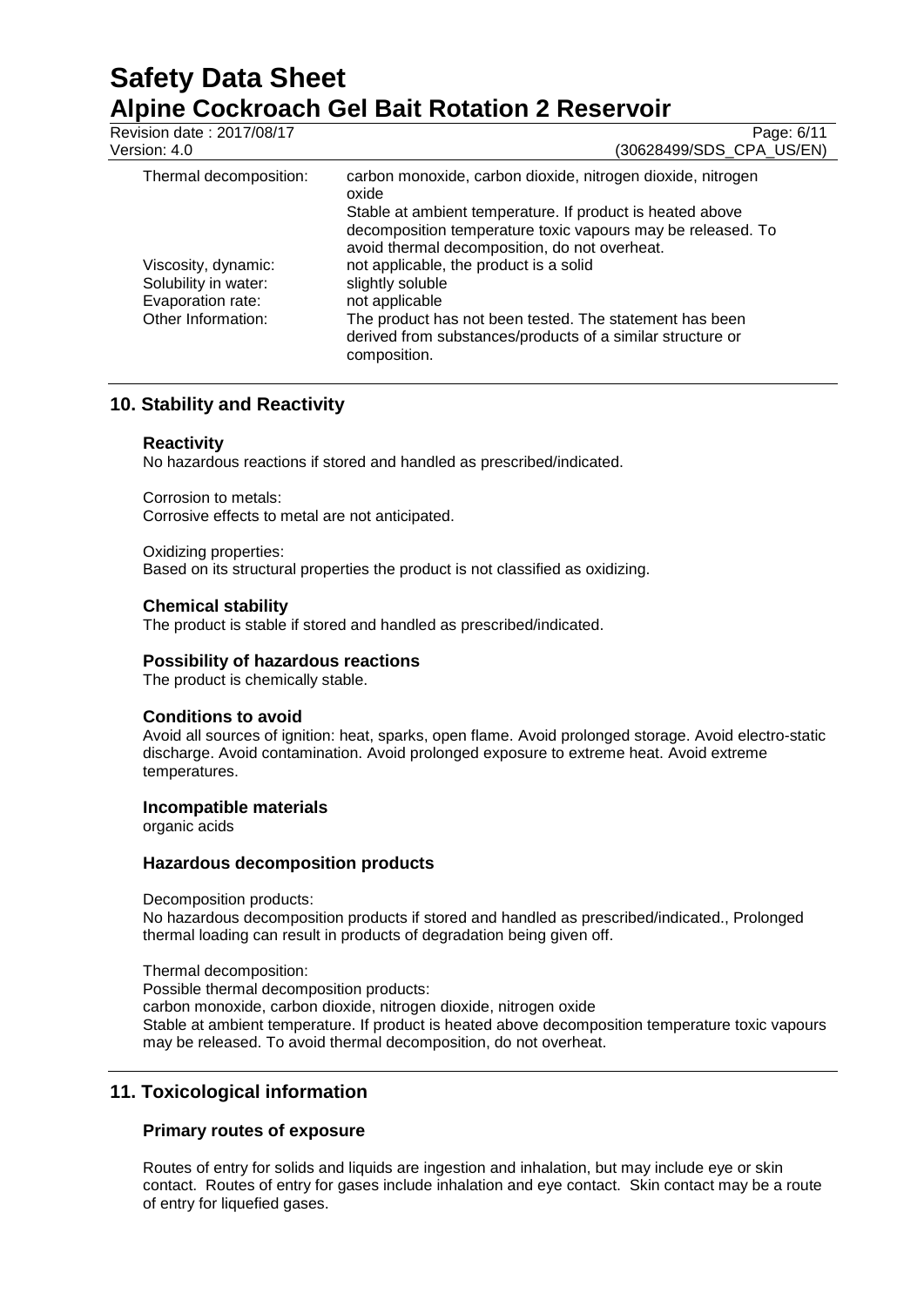Revision date : 2017/08/17

Version: 4.0 (30628499/SDS\_CPA\_US/EN)

## **Acute Toxicity/Effects**

Acute toxicity

Assessment of acute toxicity: Slightly toxic after single ingestion. Slightly toxic after short-term skin contact.

Oral

Type of value: LD50 Species: rat (female) Value: > 5,000 mg/kg

Inhalation Type of value: LC50 Species: rat (male/female) Value: > 2.7 mg/l No mortality was observed.

**Dermal** Type of value: LD50 Species: rat (male/female) Value: > 5,000 mg/kg

Irritation / corrosion

Assessment of irritating effects: May cause slight but temporary irritation to the eyes. May cause slight irritation to the skin.

**Skin** Species: rabbit Result: non-irritant

Eye Species: rabbit Result: non-irritant

**Sensitization** 

Assessment of sensitization: Skin sensitizing effects were not observed in animal studies.

Buehler test Species: guinea pig Result: Non-sensitizing.

#### **Chronic Toxicity/Effects**

#### Repeated dose toxicity

Assessment of repeated dose toxicity: The product has not been tested. The statement has been derived from the properties of the individual components. No substance-specific organtoxicity was observed after repeated administration to animals.

### **Genetic toxicity**

Assessment of mutagenicity: The product has not been tested. The statement has been derived from the properties of the individual components. Mutagenicity tests revealed no genotoxic potential.

#### **Carcinogenicity**

Assessment of carcinogenicity: The product has not been tested. The statement has been derived from the properties of the individual components. The results of various animal studies gave no indication of a carcinogenic effect.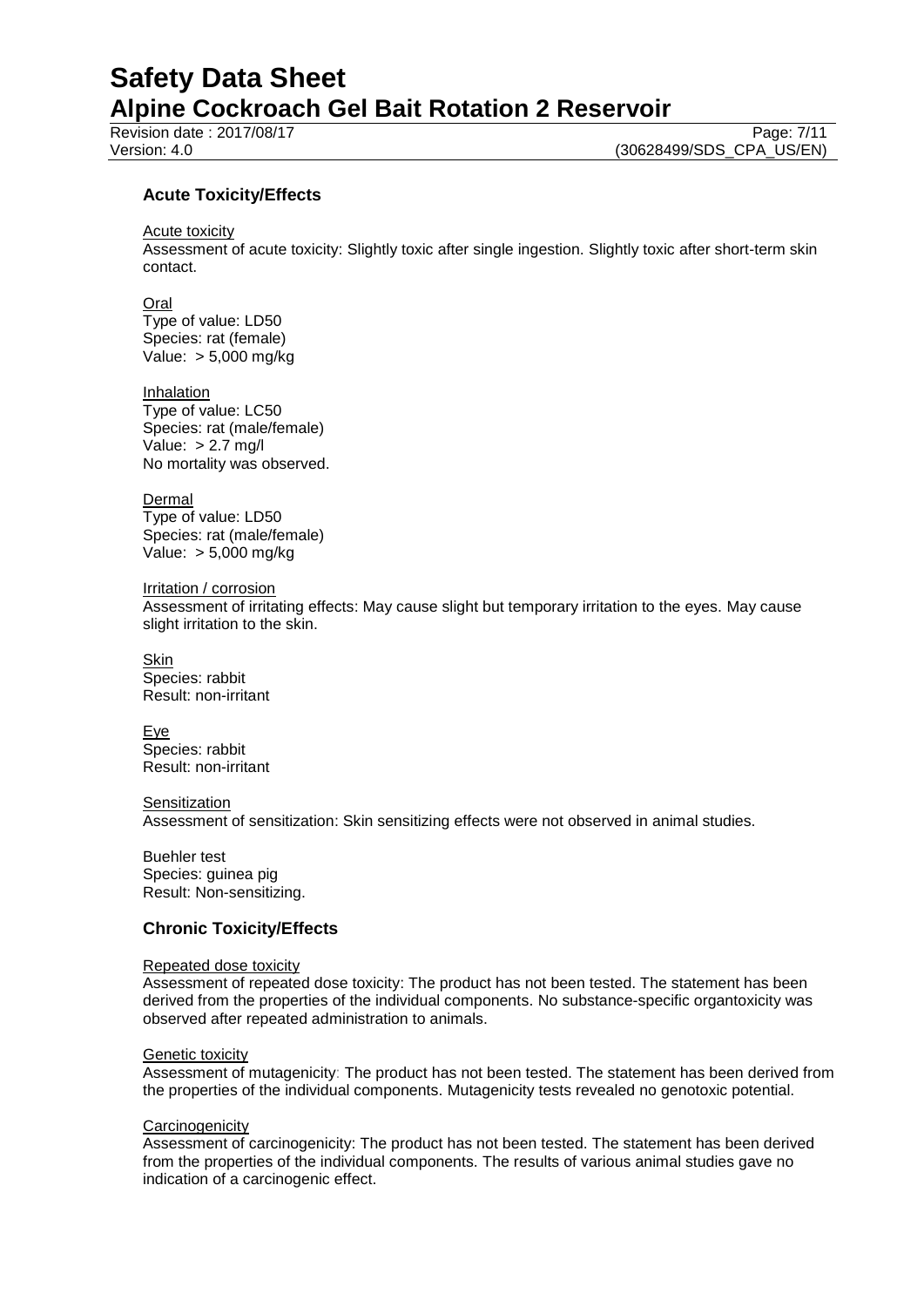Revision date : 2017/08/17 Page: 8/11<br>Version: 4.0 (30628499/SDS CPA US/EN)

(30628499/SDS\_CPA\_US/EN)

#### Reproductive toxicity

Assessment of reproduction toxicity: The product has not been tested. The statement has been derived from the properties of the individual components. The results of animal studies gave no indication of a fertility impairing effect.

#### **Teratogenicity**

Assessment of teratogenicity: The product has not been tested. The statement has been derived from the properties of the individual components. Animal studies gave no indication of a developmental toxic effect at doses that were not toxic to the parental animals.

#### Other Information

Misuse can be harmful to health.

#### **Symptoms of Exposure**

No significant reaction of the human body to the product known.

# **12. Ecological Information**

## **Toxicity**

Aquatic toxicity Assessment of aquatic toxicity:

There is a high probability that the product is not acutely harmful to fish. There is a high probability

that the product is not acutely harmful to aquatic invertebrates.

#### Toxicity to fish

*Information on: Dinotefuran technical LC50 (96 h) > 100 mg/l, Oncorhynchus mykiss LC50 (96 h) > 100 mg/l, Cyprinus carpio* ----------------------------------

#### Aquatic invertebrates

*Information on: Dinotefuran technical EC50 (48 h) > 1,000 mg/l, Daphnia magna EC50 (96 h) 0.79 mg/l, Mysidopsis bahia* ----------------------------------

### Aquatic plants

*Information on: Dinotefuran technical EC50 (72 h) 97.6 mg/l (biomass), Pseudokirchneriella subcapitata* ----------------------------------

## **Persistence and degradability**

Assessment biodegradation and elimination (H2O) The product has not been tested. The statement has been derived from the properties of the individual components.

## **Bioaccumulative potential**

Assessment bioaccumulation potential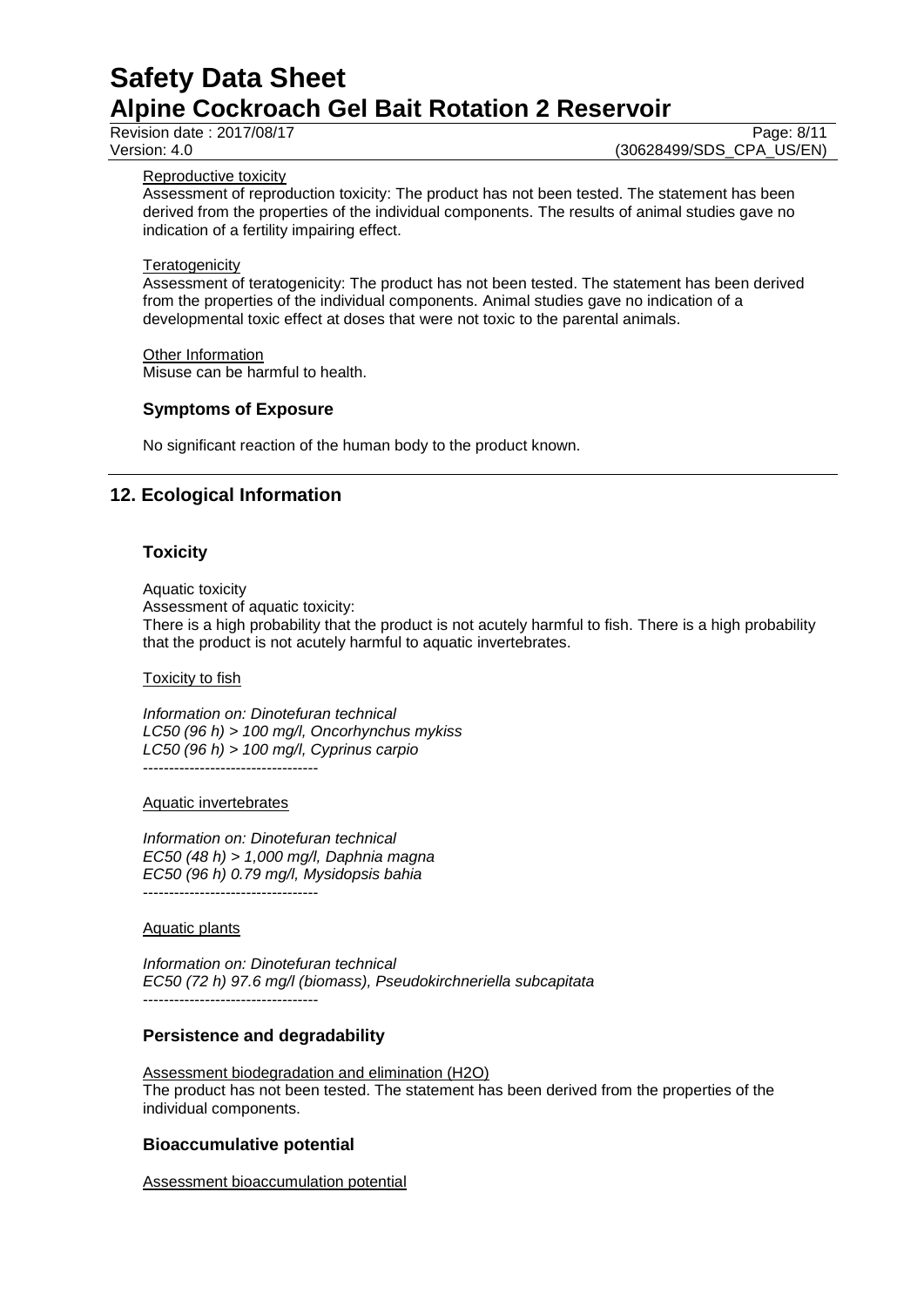Revision date : 2017/08/17 Page: 9/11

Version: 4.0 (30628499/SDS\_CPA\_US/EN)

The product has not been tested. The statement has been derived from the properties of the individual components.

Assessment bioaccumulation potential

*Information on: Dinotefuran technical*

*Because of the n-octanol/water distribution coefficient (log Pow) accumulation in organisms is not to be expected.*

----------------------------------

# **Mobility in soil**

Assessment transport between environmental compartments The product has not been tested. The statement has been derived from the properties of the individual components.

*Information on: Dinotefuran technical*

*Following exposure to soil, the product trickles away and can - dependant on degradation - be transported to deeper soil areas with larger water loads.*

----------------------------------

# **Additional information**

Other ecotoxicological advice: Do not discharge product into the environment without control.

# **13. Disposal considerations**

#### **Waste disposal of substance:**

Pesticide wastes are regulated. If pesticide wastes cannot be disposed of according to label instructions, contact the State Pesticide or Environmental Control Agency or the Hazardous Waste representative at the nearest EPA Regional Office for guidance.

#### **Container disposal:**

Rinse thoroughly at least three times (triple rinse) in accordance with EPA recommendations. Consult state or local disposal authorities for approved alternative procedures such as container recycling. Recommend crushing, puncturing or other means to prevent unauthorized use of used containers.

# **14. Transport Information**

```
Land transport
USDOT
```
Not classified as a dangerous good under transport regulations

**Sea transport** IMDG

Not classified as a dangerous good under transport regulations

**Air transport** IATA/ICAO

Not classified as a dangerous good under transport regulations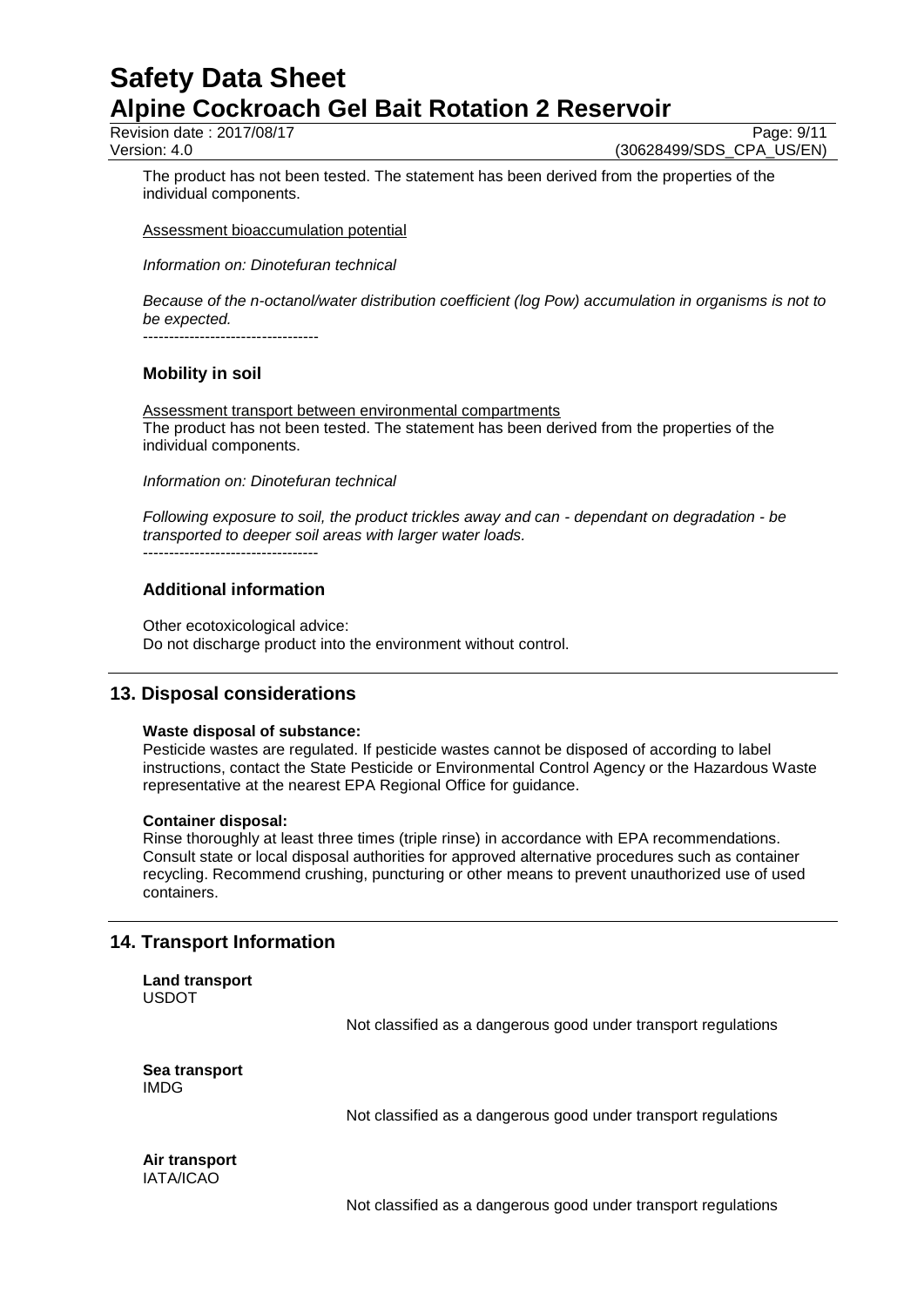Revision date : 2017/08/17 Page: 10/11<br>Version: 4.0 (30628499/SDS\_CPA\_US/EN)

# **15. Regulatory Information**

### **Federal Regulations**

**Registration status:**

Crop Protection TSCA, US released / exempt

Chemical TSCA, US blocked / not listed

#### **EPCRA 311/312 (Hazard categories):** Acute;

#### **State regulations**

| <b>CAS Number</b><br><b>Chemical name</b> |
|-------------------------------------------|
| 9000-07-1<br>Carrageenan                  |
| starch<br>$9005 - 25 - 8$                 |
| Sucrose<br>$57 - 50 - 1$                  |
| 9000-07-1<br>Carrageenan                  |
| starch<br>9005-25-8                       |
| Sucrose<br>$57 - 50 - 1$                  |
|                                           |

#### **CA Prop. 65:**

There are no listed chemicals in this product.

#### **NFPA Hazard codes:**

Health : 1 Fire: 1 Reactivity: 1 Special:

#### **Labeling requirements under FIFRA**

This chemical is a pesticide product registered by the Environmental Protection Agency and is subject to certain labeling requirements under federal pesticide law. These requirements differ from the classification criteria and hazard information required for safety data sheets, and workplace labels of non-pesticide chemicals. Following is the hazard information as required on the pesticide label.

CAUTION: KEEP OUT OF REACH OF CHILDREN. KEEP OUT OF REACH OF DOMESTIC ANIMALS. HARMFUL IF SWALLOWED. HARMFUL IF ABSORBED THROUGH SKIN. Avoid contact with the skin, eyes and clothing. Wash thoroughly after handling.

## **16. Other Information**

**SDS Prepared by:**  BASF NA Product Regulations SDS Prepared on: 2017/08/17